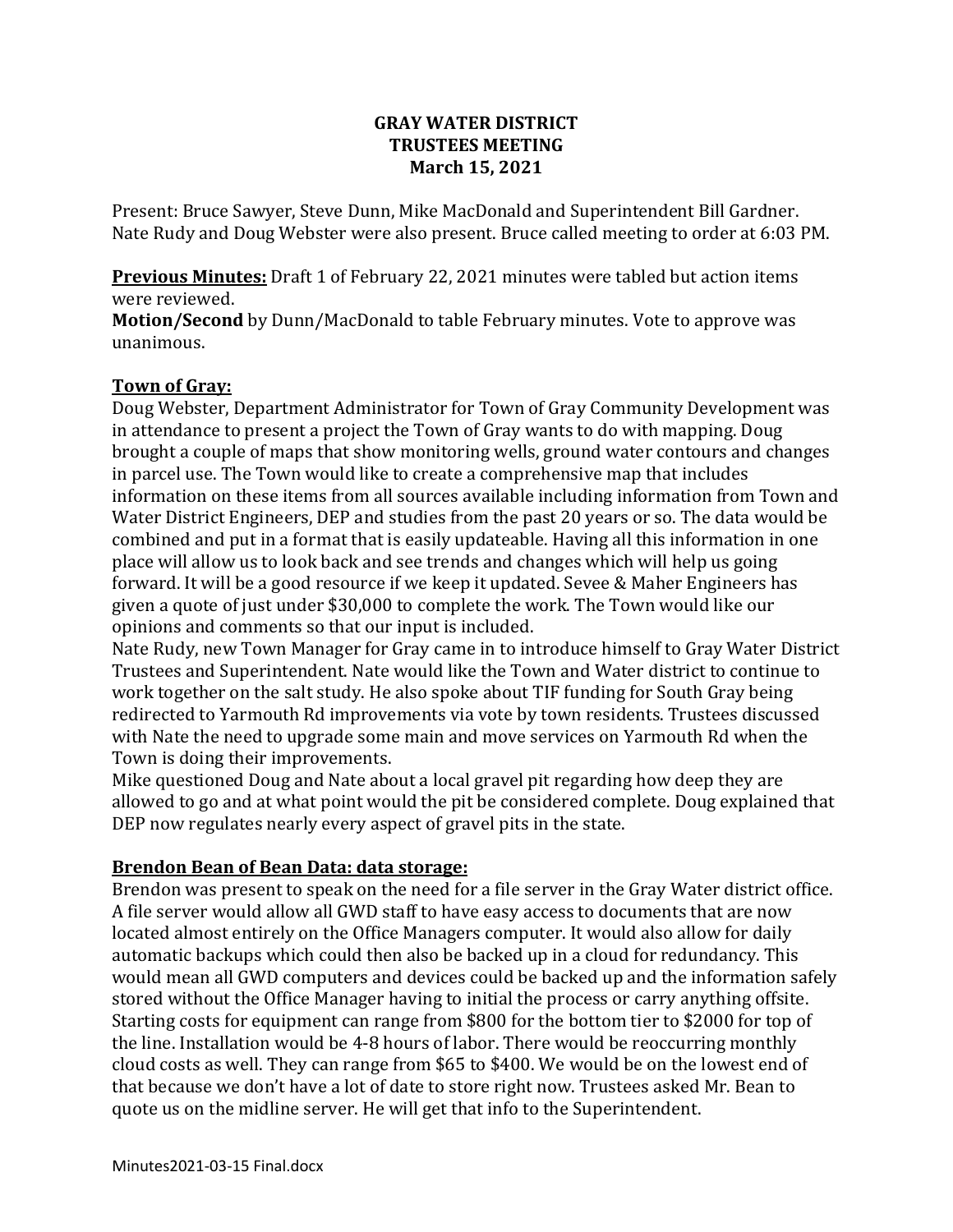# **OLD BUSINESS:**

#### **Landfill Test Well Results:**

Still waiting to hear. Steve brought up that Doug Webster mentioned receiving something from Woodard and Curran recently. Bill has not received a copy yet. **ACTION:** Bill to follow up with Doug.

#### **MDOT Route 100 Work:**

The letter that Mitch drafted to the Gray Town Council Chair was sent. We have not heard anything back yet. **ACTION:** None

### **NOAA Request for Service:**

No update from the Weather Service. Mike reported that he spoke to New Gloucester regarding us placing a portion of the water line on their side of the Town limits. They do not have any concerns; their Charter does not include the area where the main will be. If this project happens, we should change our Charter to include that part of New Gloucester. **ACTION:** None

### **Dry Mills Standpipe:**

Superintendent will update in his report. **ACTION:** None

### **Bypass Solar Farm:**

Nothing new. **ACTION:** None

### **MDOT Highway Preservation Paving Project Rt 115 Gray**

Nothing new. **ACTION:** None

### **Stillwater Pines Subdivision (Woodcock Dr):**

Still going through the process with the Council. **ACTION:** None

### **Terms & Conditions: update document:**

The Superintendent reported that he has applied for a Capacity Development Grant to help pay for updating our terms and conditions. The application was received and grants will be awarded the first of May. Once we are approved MRWA will begin work. They have quoted \$5000. The grant would pay for half of that.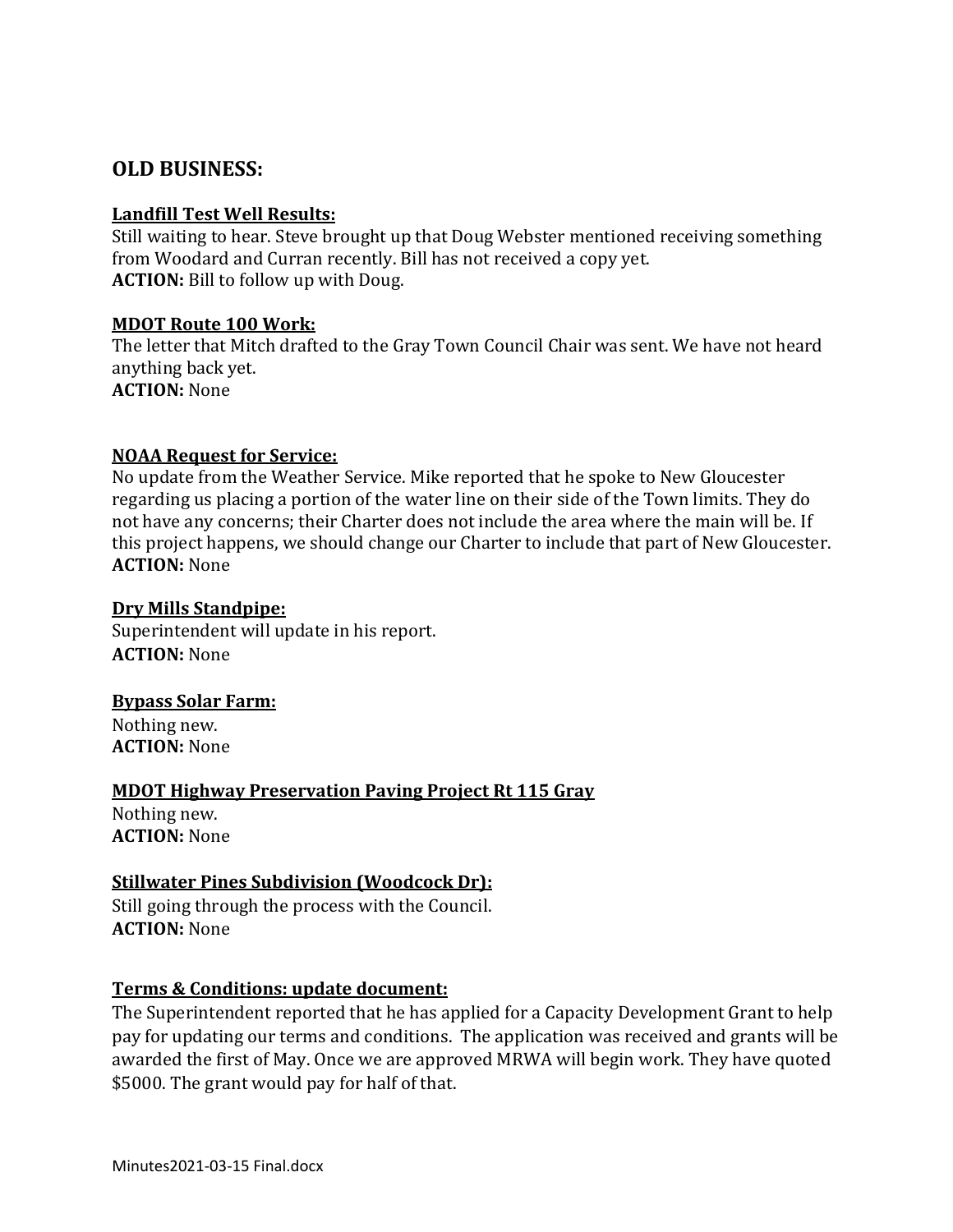### **Superintendent's Report:**

- 1. Bacteria samples taken in February came back absent.
- 2. Average gallons per day (AGD) for pumps 1&2 was 265,071. Pump 3 average was 125,000.
- 3. Bean Data installed QuickBooks on the Superintendents laptop in preparation for a budget meeting with MRWA. We will be setting up a reserve account for meter and hydrant replacement.
- 4. The auditor was here on the 9<sup>th</sup> to begin the 2020 audit. The inventory portion was simple thanks to EJP. We are on track to have our annual PUC report uploaded by the April 1st deadline.
- 5. Dry Mills tank: an insertion valve will be necessary to keep that side of town in water while we are working on the tank. The cost will be approximately \$10,000.

**Motion/Second** by Dunn/MacDonald to authorize the Superintendent to purchase and install the valve. Vote to approve was unanimous.

- 6. We have been talking with Environmental Instrument Services regarding SCADA. Their System 123 looks like the best way to go. We would be changing to cellular which will be more reliable. It will also give us more capability in monitoring and remote controlling. This upgrade is something that has to happen. Our current system is outdated and no one other than the person who installed it is willing to service it. Trustees can view video and we can discuss the system more next month.
- 7. Spoke to Bruce Fowler of Sevee & Maher Engineers (SME) and gave him the ok to complete spring sampling.
- 8. We have a request for a 2" service line on Shaker Rd that would service two duplexes.
- 9. The new Operator has been training on taking samples and learning about our system. He has also built a second bathroom downstairs. We will start with the upstairs next week; removing junk and setting up work stations and a break area in the back room. The new door for downstairs should arrive next week.
- 10. The Town is creating a "Pocket Park" in the area of 5 Yarmouth Rd. They have requested a spicket for watering.

# **NEW BUSINESS:**

### **Personnel:**

**Motion/Second** by MacDonald/Dunn to go into executive session per MRSA 405 (A) at 8:41 pm. Vote to approve was unanimous.

**Motion/Second** by MacDonald/ Berkowitz to come out of executive session at 9:06 pm. Vote to approve was unanimous.

Trustees agreed to not change the Office Manager title.